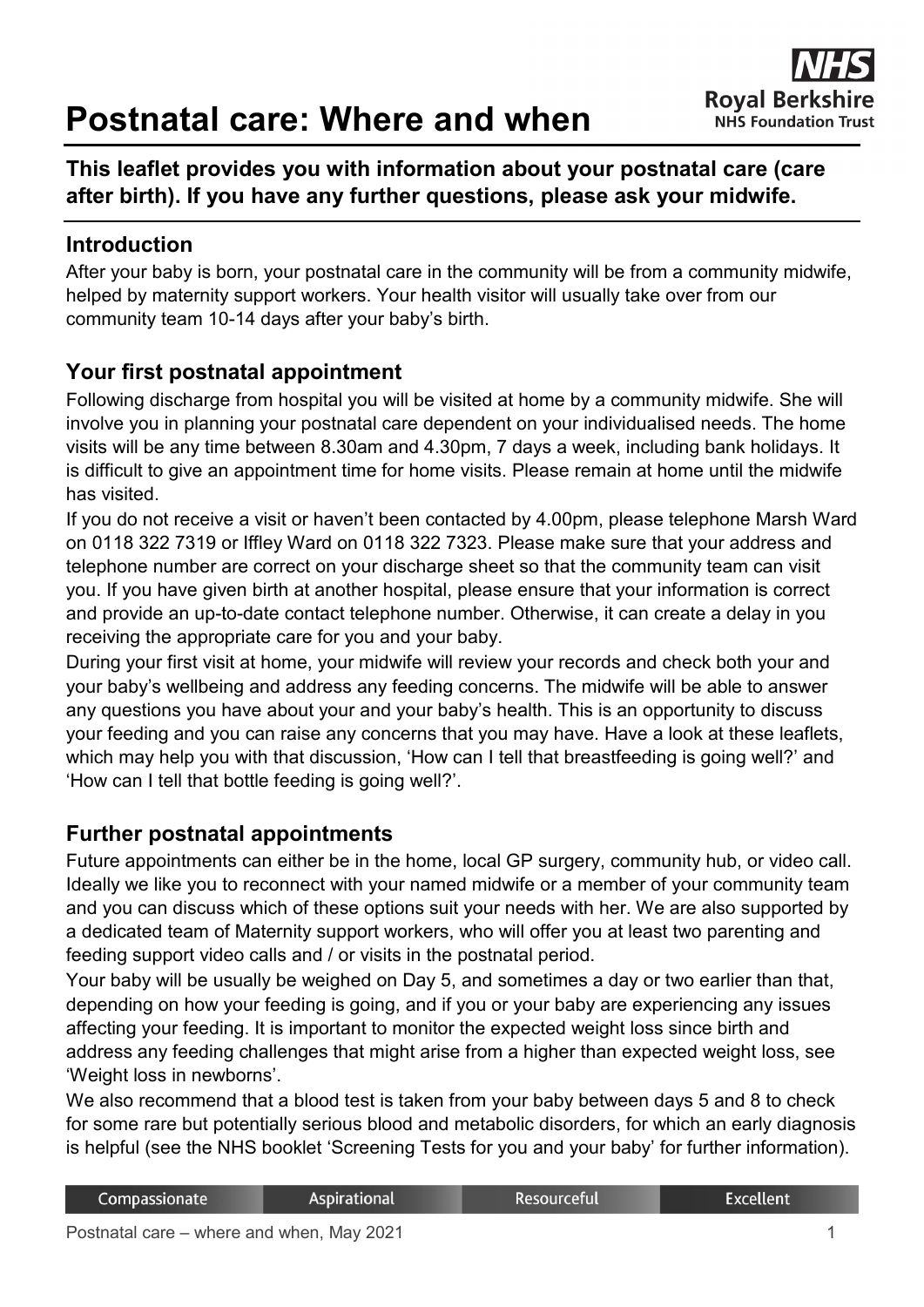The midwife will then arrange a final discharge appointment, usually between days 10-28; this is usually in a clinic setting. Your health visitor will contact you and arrange to visit you between days 10-14.

If you have chosen to have oral Vitamin K for your baby following birth, a further two doses will be needed at 5-7 days and again at 28 days. The midwife will need to visit you at 5-7 days to show you how to give the second dose safely, as you will be provided with both the second and third doses, an oral syringe and sharp bin, on discharge from hospital. If your baby is still being totally breastfed at 28 days, you will need to give the third dose. Please remind the midwife in hospital to provide you with these two doses and the administration syringes. A midwife will need to give the second dose as the maternity support worker is unable to give doses of Vitamin K.

You can telephone our community office on **0118 322 8059** any day between 8.30am and 4.30pm for support, if required. This line is very busy, please leave a message and we will get back to you.

# **Further information and support groups**

Your midwife and health visitor will tell you about local support groups in your area. Below is a selection of local support services and national help lines for support and information. The 'Useful information and advice following the birth of your baby' postnatal information leaflet (in English, Polish or Urdu) can be obtained from the Trust website Patient leaflets page here <https://www.royalberkshire.nhs.uk/leaflets-catalogue/>

# **Support for fathers / partners**

Our community team offer a telephone support call after the birth for you, between days 7-9 to talk through how you are coping and adjusting to parenthood. They will direct you to the Icon service: <https://iconcope.org/parentsadvice/> as well.

# **Breastfeeding support**

Your community midwives teams can help you in the home face to face and by telephone. Then your health visitor and their teams can support you in the same way.

The postnatal resources leaflet provides a lot of feeding contact details including help lines. Please note, most services are virtual for now: see Feeding postnatal [resources leaflet.](https://www.royalberkshire.nhs.uk/leaflets-catalogue/)

If you pay your council tax to Wokingham, the Breast Feeding Network (BfN) can provide extra support[, wokingham@breastfeedingnetwork.org.uk](mailto:wokingham@breastfeedingnetwork.org.uk) and if you pay council tax to West Berkshire, then Jo Roberts and her team can provide extra support via the Family hubs. Contact [www.facebook.com/West-Berkshire-Community-Breastfeeding-](http://www.facebook.com/West-Berkshire-Community-Breastfeeding-Support-163676450989660/)

[Support-163676450989660/ to register for this service.](http://www.facebook.com/West-Berkshire-Community-Breastfeeding-Support-163676450989660/) 

The Hospital Infant Feeding team (IFT), are also available to you for specialist support with complex issues, which includes a full tongue tie assessment and referral service. You can access this usually by a referral from your midwife, health visitor or GP.

If you need an appointment ring 0118 322 7295 (Mon-Fri 9am-5pm). You will need a link as it is again a virtual service and the hospital can provide you with this.